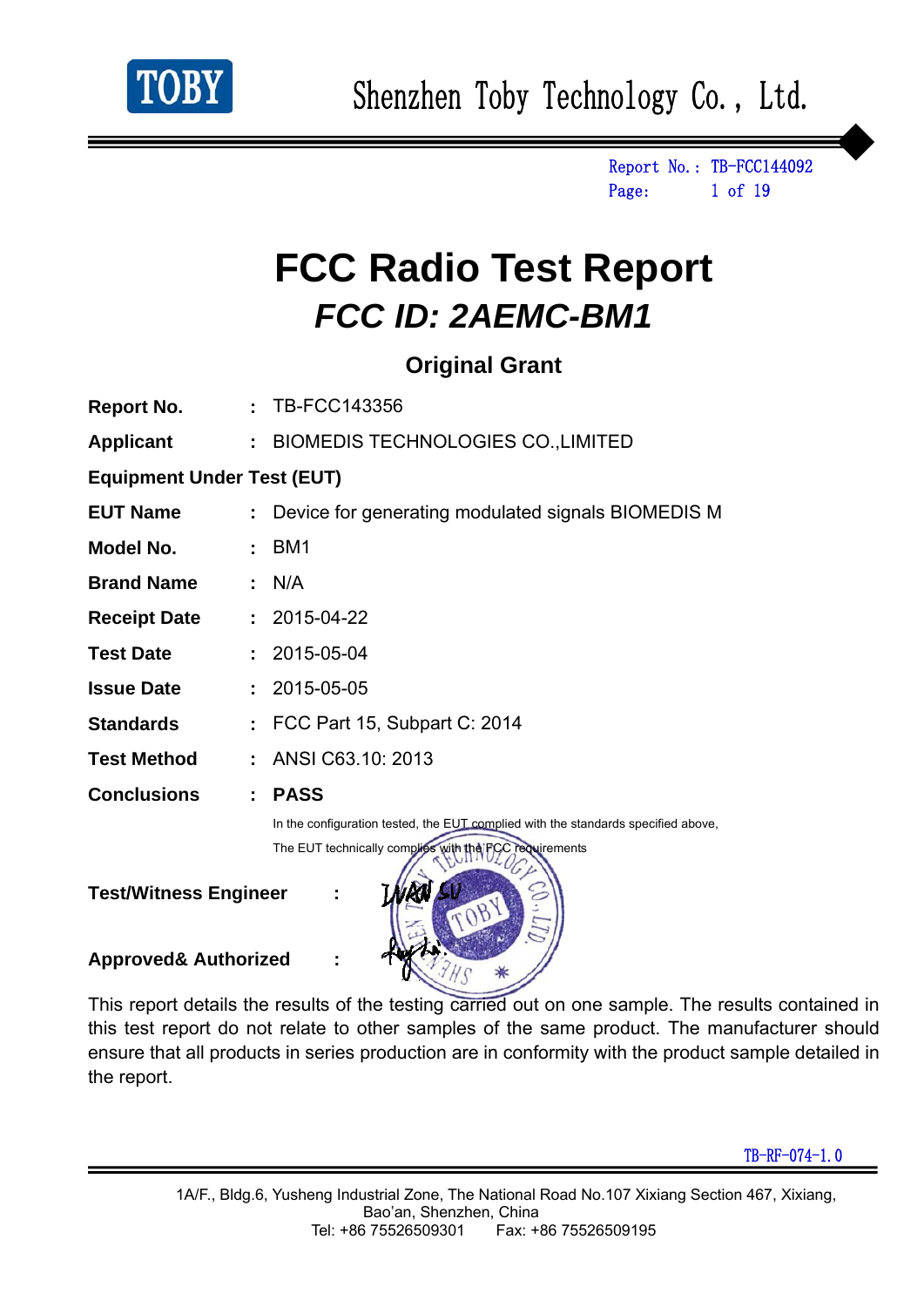

Ė

# **Contents**

| $\mathbf 1$ . |  |
|---------------|--|
|               |  |
|               |  |
|               |  |
|               |  |
|               |  |
|               |  |
|               |  |
|               |  |
| 2.            |  |
| 3.            |  |
|               |  |
|               |  |
|               |  |
|               |  |
|               |  |
| 4.            |  |
|               |  |
|               |  |
|               |  |
|               |  |
|               |  |
|               |  |
|               |  |
| 5.            |  |
|               |  |
|               |  |
|               |  |
|               |  |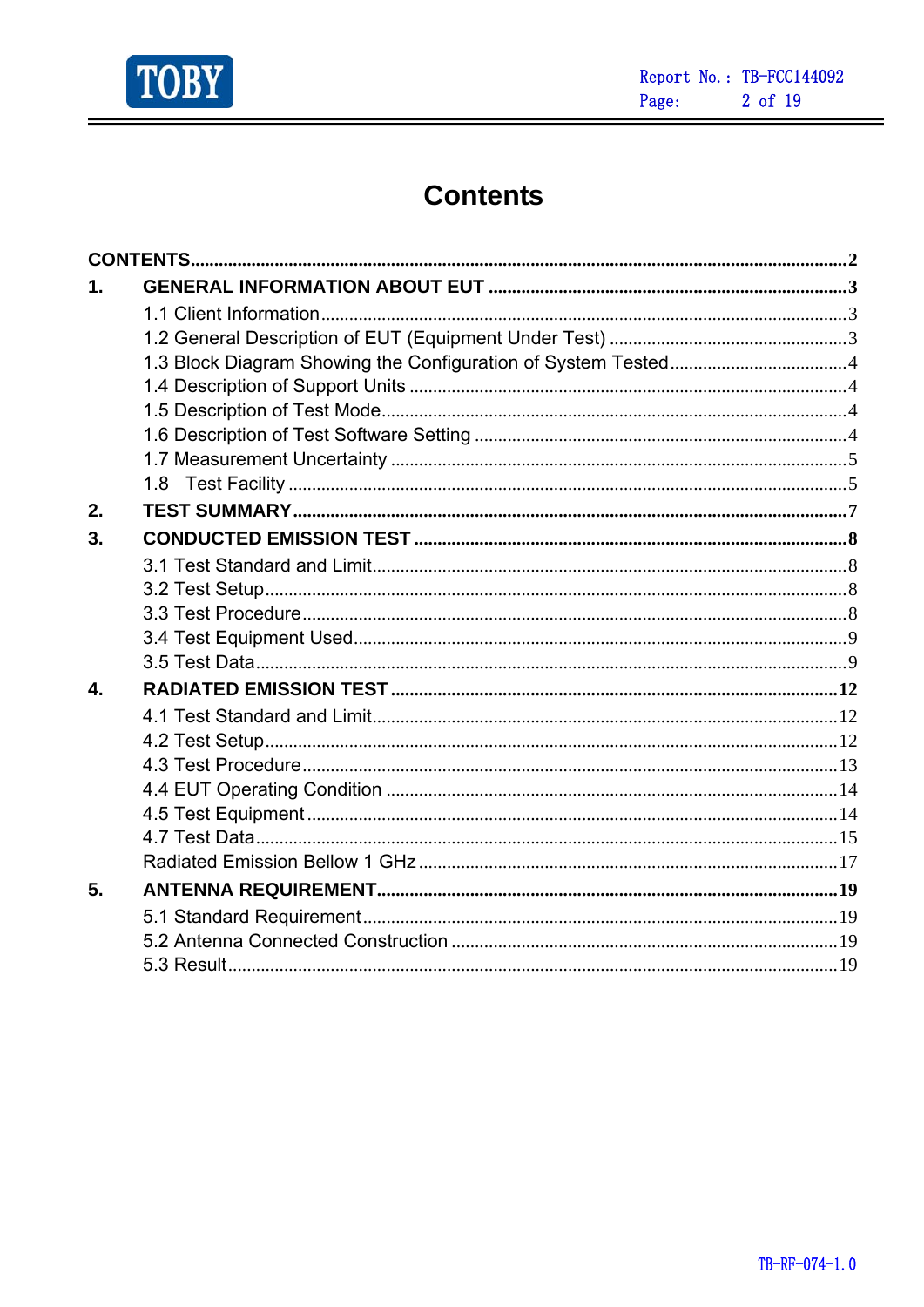

# **1. General Information about EUT**

### 1.1 Client Information

| Applicant           | ÷ | BIOMEDIS TECHNOLOGIES CO.,LIMITED                                                      |  |
|---------------------|---|----------------------------------------------------------------------------------------|--|
| <b>Address</b>      |   | UNIT E223, 3/F WING TAT COMM BLDG 97 BONHAM STRAND<br><b>EAST SHEUNG WAN HONG KONG</b> |  |
| <b>Manufacturer</b> | ÷ | <b>BIOMEDIS TECHNOLOGIES CO., LIMITED</b>                                              |  |
| <b>Address</b>      |   | UNIT E223, 3/F WING TAT COMM BLDG 97 BONHAM STRAND<br><b>EAST SHEUNG WAN HONG KONG</b> |  |

1.2 General Description of EUT (Equipment Under Test)

| <b>EUT Name</b>                   | t |                                    | Device for generating modulated signals BIOMEDIS M |  |  |
|-----------------------------------|---|------------------------------------|----------------------------------------------------|--|--|
| Models No.                        | t | N/A                                |                                                    |  |  |
| <b>Brand Name</b>                 | ÷ | BM <sub>1</sub>                    |                                                    |  |  |
| <b>Model</b><br><b>Difference</b> | t | N/A                                |                                                    |  |  |
|                                   |   | <b>Operation Frequency:</b>        | 24.00 MHz                                          |  |  |
| <b>Product</b>                    |   | Out Power:                         | 58.60 dBuV/m@3m                                    |  |  |
| <b>Description</b>                |   | Antenna Gain:                      | PCB Loop Antenna (0 dBi)                           |  |  |
|                                   |   | <b>Modulation Type:</b>            | AM                                                 |  |  |
| <b>Power Supply</b>               | t |                                    | DC Voltage supplied from PC System by USB Cable.   |  |  |
|                                   |   | DC power by Li-ion battery         |                                                    |  |  |
| <b>Power Rating</b>               | ÷ | USB DC 5V                          |                                                    |  |  |
|                                   |   | DC 3.7V by 300 mAh Li-ion Battery. |                                                    |  |  |
| <b>Connecting</b><br>I/O          | ÷ | Please refer to the User's Manual  |                                                    |  |  |
| Port(S)                           |   |                                    |                                                    |  |  |

#### **Note:**

(1) For a more detailed features description, please refer to the manufacturer's specifications or the User's Manual.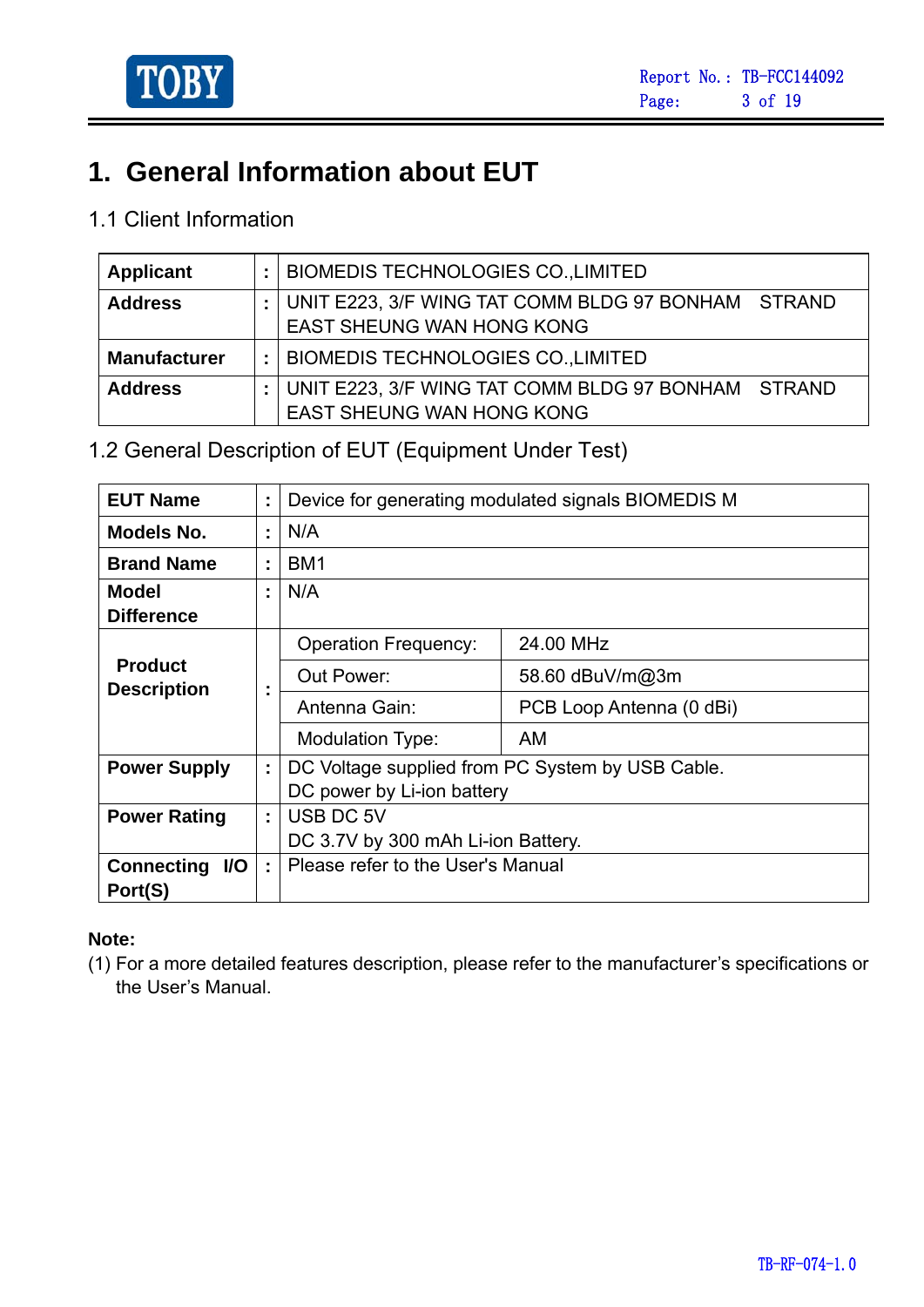

### 1.3 Block Diagram Showing the Configuration of System Tested



#### 1.4 Description of Support Units

The EUT has been tested as an independent unit.

1.5 Description of Test Mode

To investigate the maximum EMI emission characteristics generates from EUT, the test system was pre-scanning tested base on the consideration of following EUT operation mode or test configuration mode which possible have effect on EMI emission level. Each of these EUT operation mode(s) or test configuration mode(s) mentioned follow was evaluated respectively.

| <b>Test Items</b>        | <b>Note</b>               |
|--------------------------|---------------------------|
| <b>Radiated Emission</b> | Continuously transmitting |
| <b>Bandwidth</b>         | Continuously transmitting |
| Duty Cycle               | Continuously transmitting |

#### **Note:**

- (1) During the testing procedure, the continuously transmitting mode was programmed by the customer.
- (2) The EUT is considered a portable unit, and it was pre-tested on the positioned of each 3 axis: X axis, Y axis and Z axis. The worst case was found positioned on X-plane. There for only the test data of this X-plane were used for radiated emission measurement test.

#### 1.6 Description of Test Software Setting

During testing channel& Power controlling software provided by the customer was used to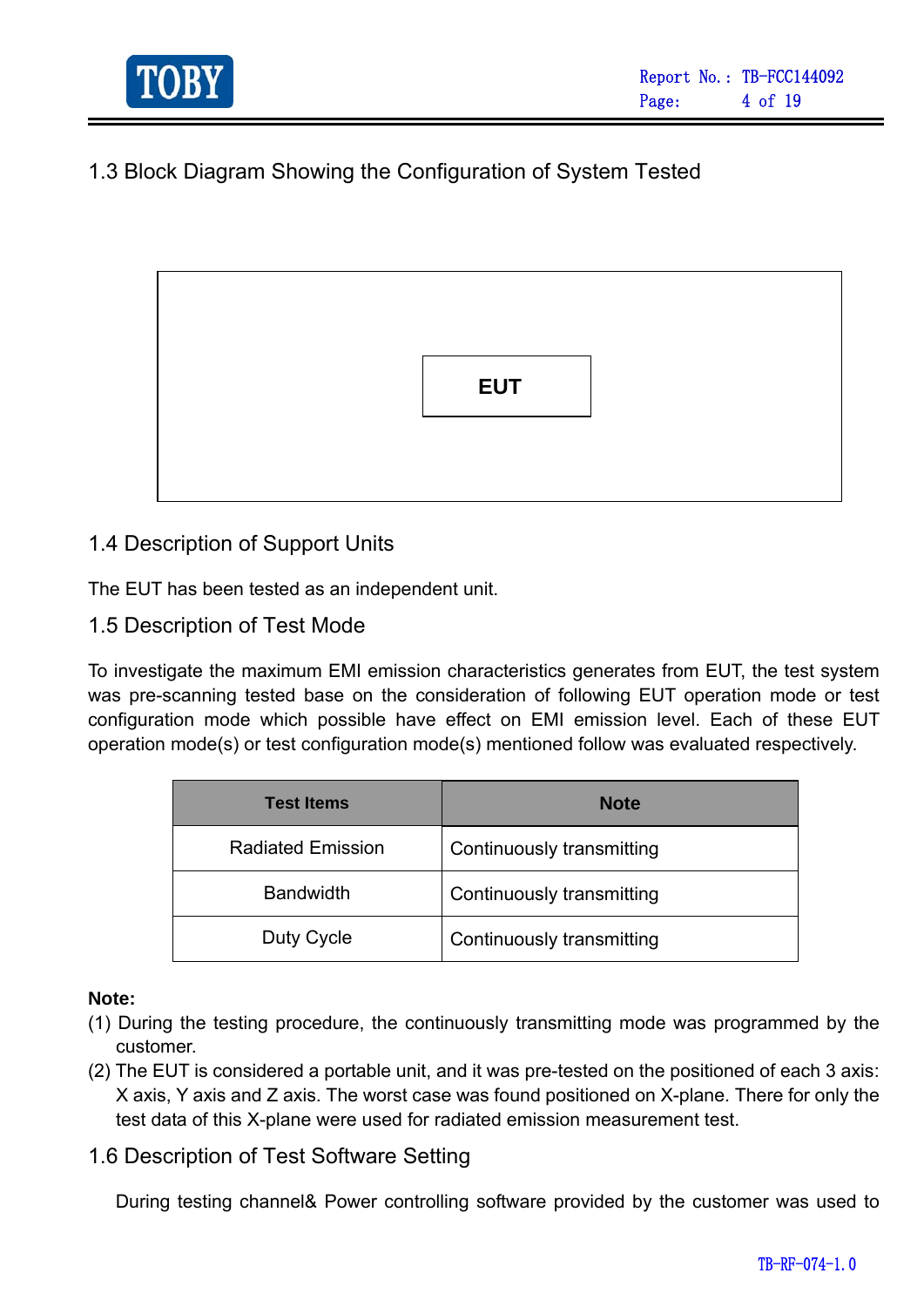

control the operating channel as well as the output power level. The RF output power selection is for the setting of RF output power expected by the customer and is going to be fixed on the firmware of the final end product power parameters of transmitting mode.

| <b>Product SW/HW Version:</b>       | N/A |
|-------------------------------------|-----|
| <b>Radio SW/HW Version:</b>         | N/A |
| <b>Test SW Version:</b>             | N/A |
| <b>RF Power Setting in Test SW:</b> | DEE |

#### 1.7 Measurement Uncertainty

The reported uncertainty of measurement  $y \pm U$ , where expended uncertainty U is based on a standard uncertainty multiplied by a coverage factor of  $k=2$ , providing a level of confidence of approximately 95 %.

| <b>Test Item</b>          | <b>Parameters</b>  | <b>Expanded Uncertainty (ULab)</b> |  |
|---------------------------|--------------------|------------------------------------|--|
|                           | Level Accuracy:    |                                    |  |
| <b>Conducted Emission</b> | $9kHz \sim 150kHz$ | $\pm 3.42$ dB                      |  |
|                           | 150kHz to 30MHz    | $\pm 3.42$ dB                      |  |
| <b>Radiated Emission</b>  | Level Accuracy:    | $±4.60$ dB                         |  |
|                           | 9kHz to 30 MHz     |                                    |  |
| <b>Radiated Emission</b>  | Level Accuracy:    | $±4.40$ dB                         |  |
|                           | 30MHz to 1000 MHz  |                                    |  |
| <b>Radiated Emission</b>  | Level Accuracy:    | $±4.20$ dB                         |  |
|                           | Above 1000MHz      |                                    |  |

#### 1.8 Test Facility

The testing was performed by the Shenzhen Toby Technology Co., Ltd., in their facilities located at:

1A/F., Bldg.6, Yusheng Industrial Zone, The National Road No.107 Xixiang Section 467, Xixiang, Bao'an, Shenzhen, Guangdong, China.

At the time of testing, the following bodies accredited the Laboratory:

#### **CNAS (L5813)**

The Laboratory has been accredited by CNAS to ISO/IEC 17025: 2005 General Requirements for the Competence of Testing and Calibration Laboratories for the competence in the field of testing. And the Registration No.: CNAS L5813.

#### **FCC List No.: (811562)**

The Laboratory is listed in the United States of American Federal Communications Commission (FCC), and the registration number is 811562.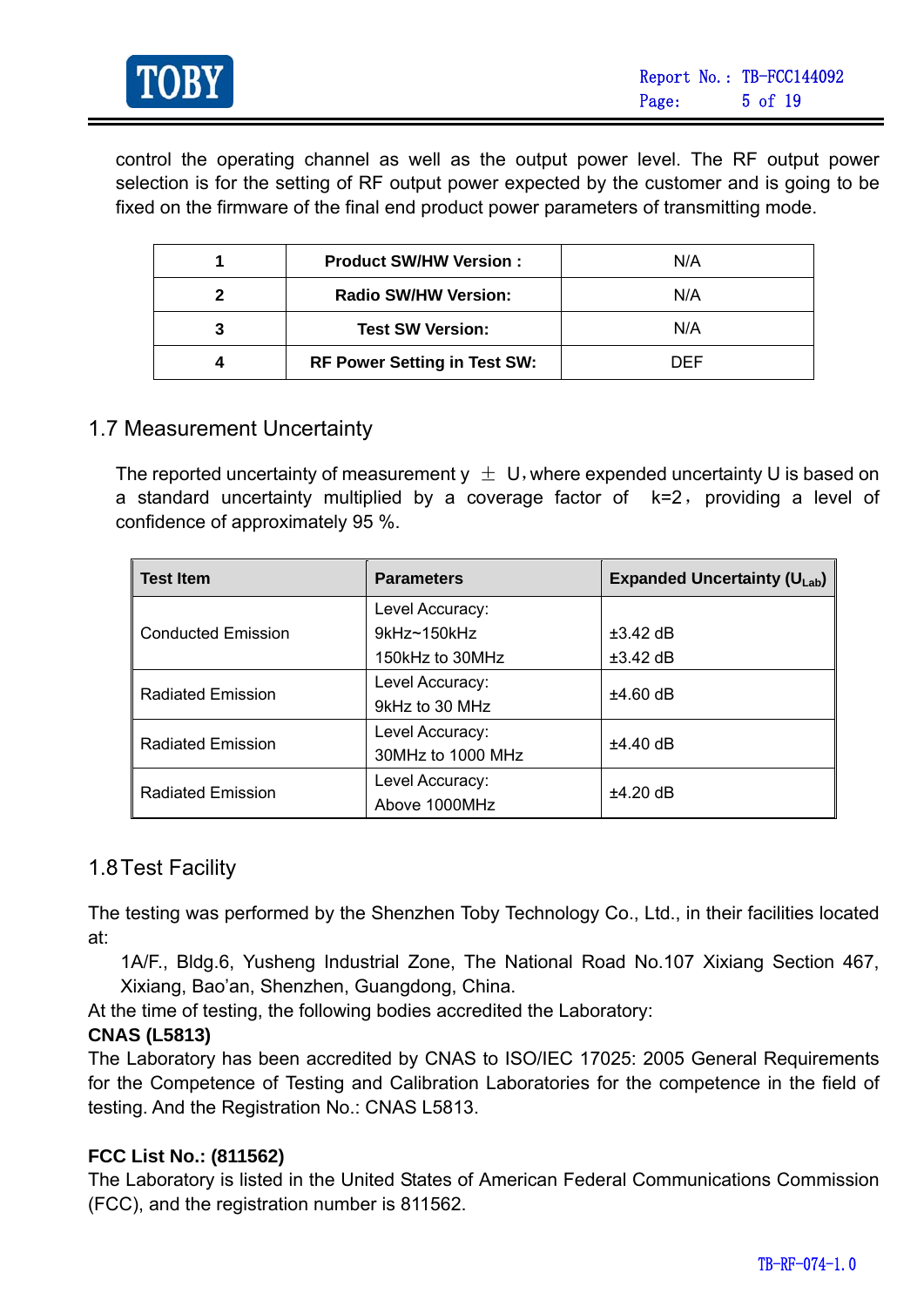

#### **IC Registration No.: (11950A-1)**

The Laboratory has been registered by Certification and Engineering Bureau of Industry Canada for radio equipment testing. The site registration: Site# 11950A-1.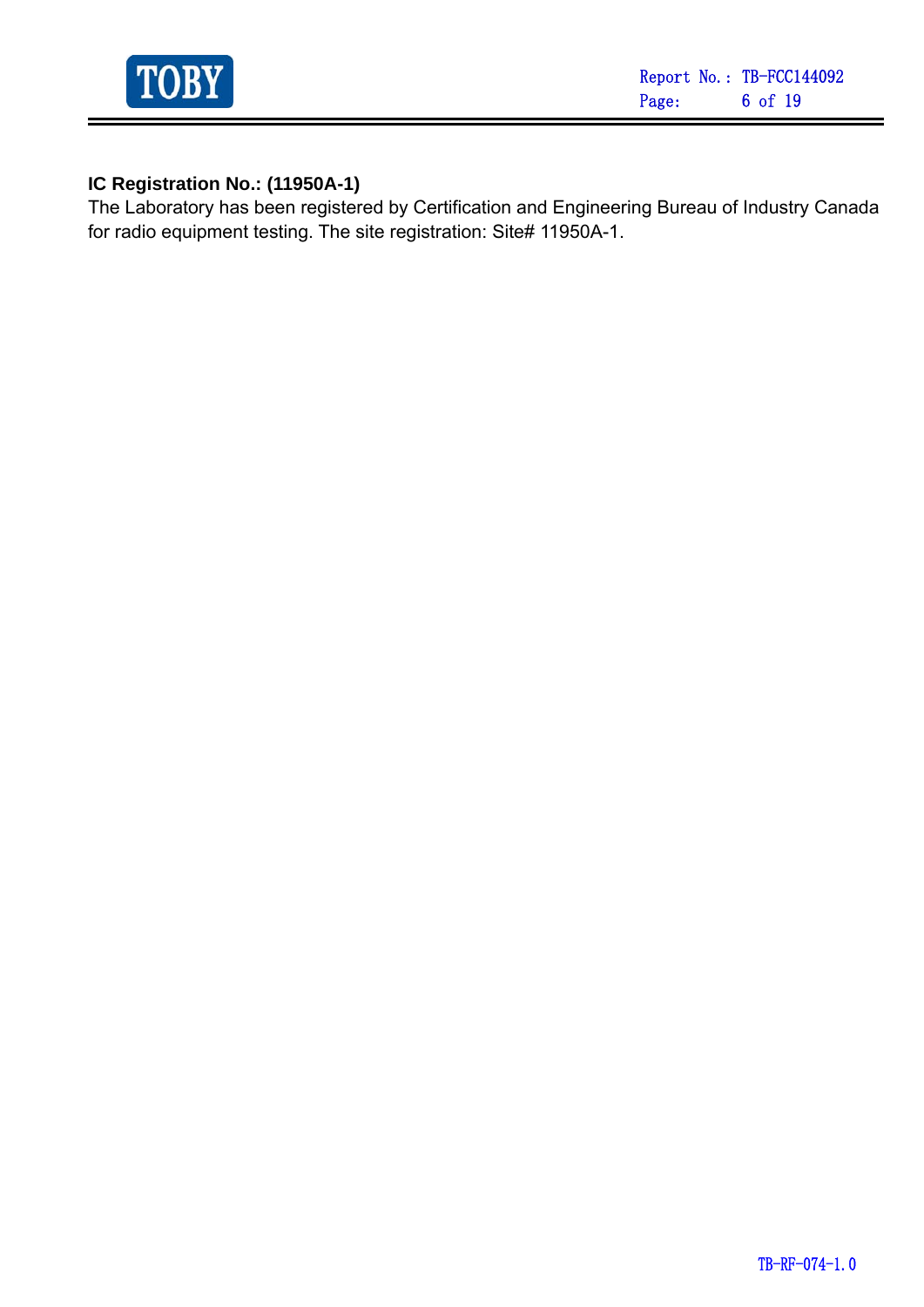

Ė

# **2. Test Summary**

| FCC Part 15 Subpart C                              |                           |                 |               |  |  |  |
|----------------------------------------------------|---------------------------|-----------------|---------------|--|--|--|
| <b>Standard Section</b>                            | <b>Test Item</b>          | <b>Judgment</b> | <b>Remark</b> |  |  |  |
| 15.203                                             | Antenna Requirement       | <b>PASS</b>     |               |  |  |  |
| 15.207                                             | <b>Conducted Emission</b> | <b>PASS</b>     |               |  |  |  |
| <b>PASS</b><br>15.209<br><b>Radiation Emission</b> |                           |                 |               |  |  |  |
| Note: N/A is an abbreviation for Not Applicable.   |                           |                 |               |  |  |  |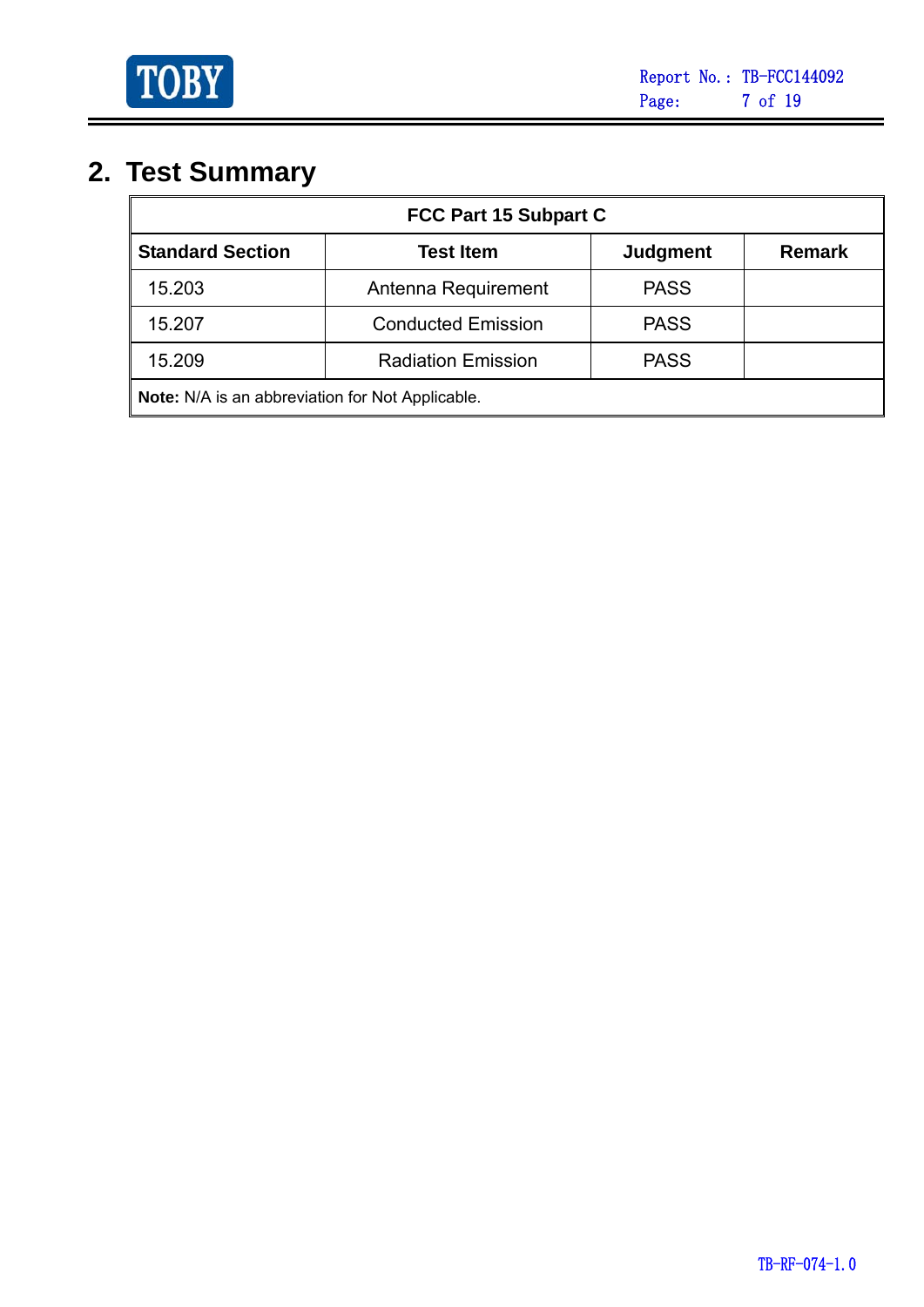

# **3. Conducted Emission Test**

- 3.1 Test Standard and Limit
	- 3.1.1Test Standard FCC Part 15.207
	- 3.1.2 Test Limit

| CONQUEG ENNSSION TEST LINIII |                                |                      |  |  |  |  |
|------------------------------|--------------------------------|----------------------|--|--|--|--|
|                              | Maximum RF Line Voltage (dBµV) |                      |  |  |  |  |
| <b>Frequency</b>             | <b>Quasi-peak Level</b>        | <b>Average Level</b> |  |  |  |  |
| 150kHz~500kHz                | $66 \sim 56$ *                 | $56 \sim 46$ *       |  |  |  |  |
| 500kHz~5MHz                  | 56                             | 46                   |  |  |  |  |
| 5MHz~30MHz                   | 60                             | 50                   |  |  |  |  |

 **Conducted Emission Test Limit** 

Notes:

- (1) \*Decreasing linearly with logarithm of the frequency.
- (2) The lower limit shall apply at the transition frequencies.
- (3) The limit decrease in line with the logarithm of the frequency in the range of 0.15 to 0.50MHz.

#### 3.2 Test Setup



#### 3.3 Test Procedure

The EUT was placed 0.8 meters from the horizontal ground plane with EUT being connected to the power mains through a line impedance stabilization network (LISN). All other support equipments powered from additional LISN(s). The LISN provide 50 Ohm/ 50uH of coupling impedance for the measuring instrument.

Interconnecting cables that hang closer than 40 cm to the ground plane shall be folded back and forth in the center forming a bundle 30 to 40 cm long.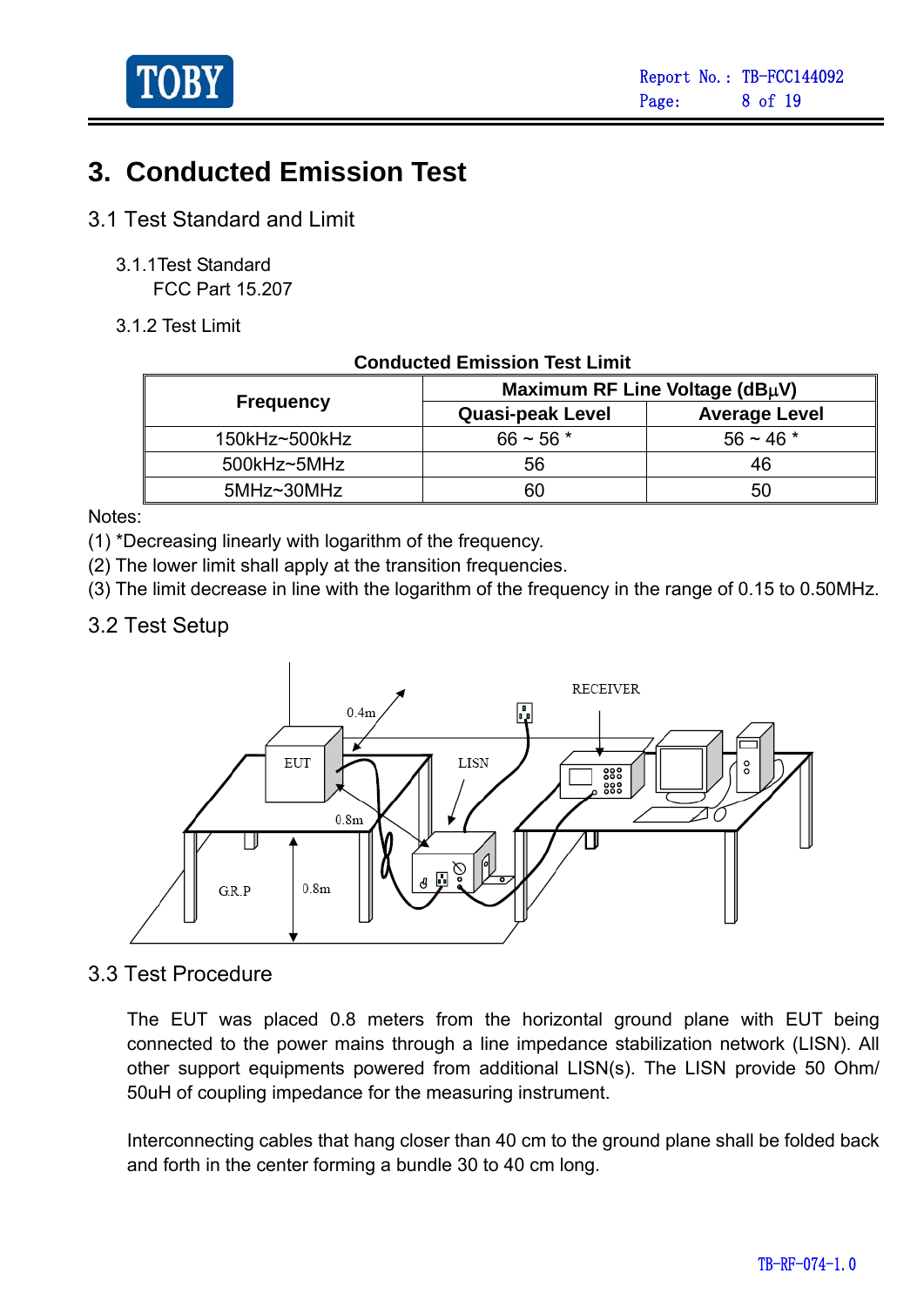

I/O cables that are not connected to a peripheral shall be bundled in the center. The end of the cable may be terminated, if required, using the correct terminating impedance. The overall length shall not exceed 1 m.

LISN at least 80 cm from nearest part of EUT chassis.

The bandwidth of EMI test receiver is set at 9kHz, and the test frequency band is from 0.15MHz to 30MHz.

3.4 Test Equipment Used

| <b>Description</b> | <b>Manufacturer</b> | Model No.     | Serial No. | Cal. Date     | <b>Cal. Due Date</b> |
|--------------------|---------------------|---------------|------------|---------------|----------------------|
| <b>EMI</b> Test    | ROHDE&              |               | 100321     | Aug. 08, 2014 | Aug.07, 2015         |
| Receiver           | <b>SCHWARZ</b>      | <b>ESCI</b>   |            |               |                      |
| 500Coaxial         | Anritsu             | MP59B         | X10321     | Aug. 08, 2014 | Aug.07, 2015         |
| Switch             |                     |               |            |               |                      |
| L.I.S.N            | Rohde & Schwarz     | <b>ENV216</b> | 101131     | Aug. 08, 2014 | Aug.07, 2015         |
| L.I.S.N            | <b>SCHWARZBECK</b>  | NNBL 8226-2   | 8226-2/164 | Aug. 08, 2014 | Aug.07, 2015         |

#### 3.5 Test Data

The test is not applicable.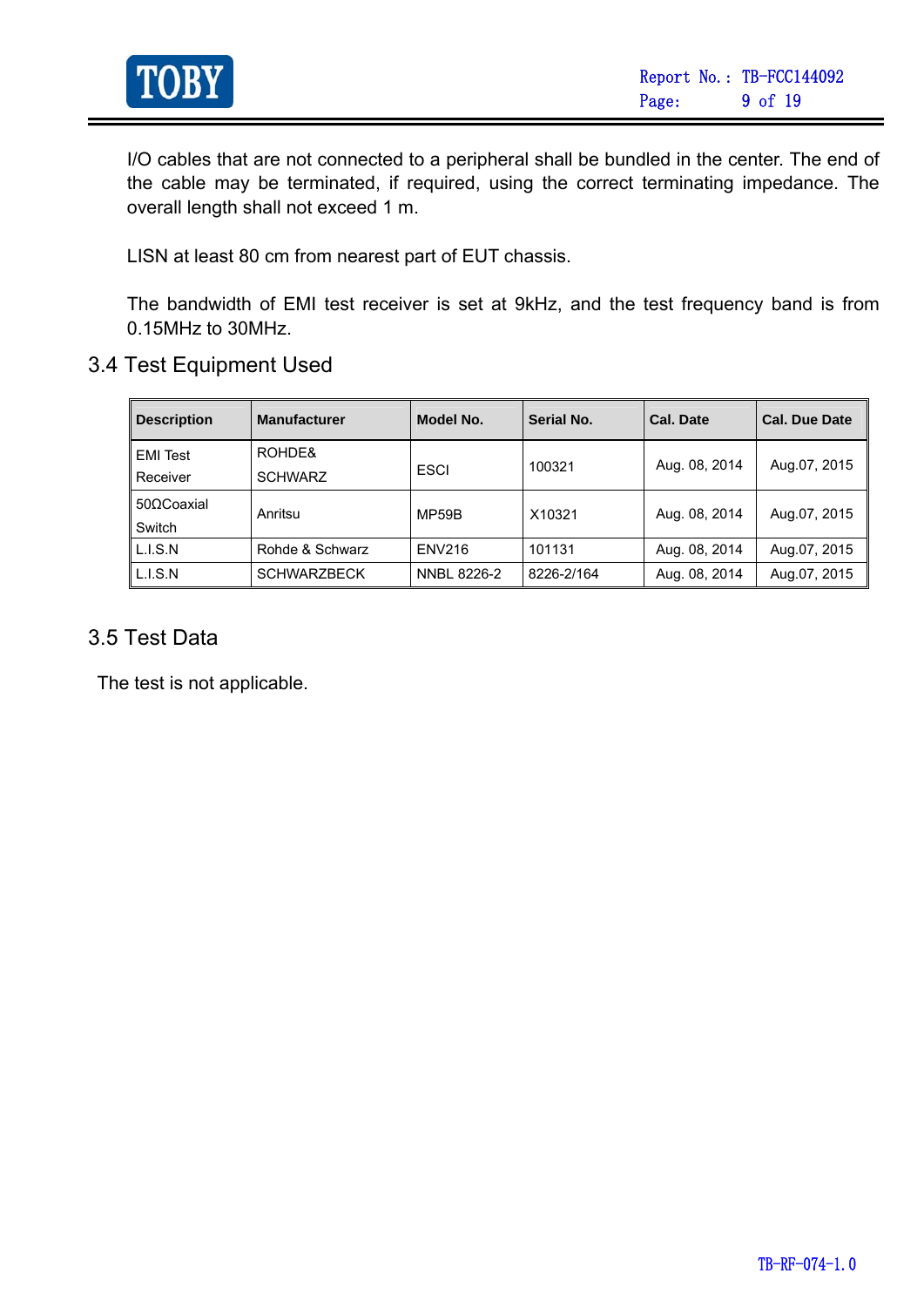

Ė,

| EUT:                 |   |         | Device for generating modulated<br>signals BIOMEDIS M |         | <b>Model Name:</b>                     |       | BM1           |            |
|----------------------|---|---------|-------------------------------------------------------|---------|----------------------------------------|-------|---------------|------------|
| Temperature:         |   | 25 °C   |                                                       |         | <b>Relative Humidity:</b>              |       | 55%           |            |
| <b>Test Voltage:</b> |   |         | AC 120V/60Hz                                          |         |                                        |       |               |            |
| <b>Terminal:</b>     |   | Line    |                                                       |         |                                        |       |               |            |
| <b>Test Mode:</b>    |   |         | <b>TX 24.00MHz</b>                                    |         |                                        |       |               |            |
| <b>Remark:</b>       |   |         | Only worse case is reported                           |         |                                        |       |               |            |
| 90.0<br>dBuV         |   |         |                                                       |         |                                        |       |               |            |
|                      |   |         |                                                       |         |                                        |       | QP:<br>AVG:   |            |
|                      |   |         |                                                       |         |                                        |       |               |            |
|                      |   |         |                                                       |         |                                        |       |               |            |
|                      |   |         |                                                       |         |                                        |       |               |            |
|                      |   |         |                                                       |         |                                        |       |               |            |
| 40                   |   |         |                                                       |         | <b>well-Amplitude to the formation</b> | www   |               |            |
|                      |   |         |                                                       |         |                                        |       |               |            |
|                      |   |         |                                                       |         |                                        |       |               | peak       |
|                      |   |         |                                                       |         |                                        |       |               |            |
|                      |   |         |                                                       |         |                                        |       |               | <b>AVG</b> |
| $-10$                |   |         |                                                       |         |                                        |       |               |            |
| 0.150                |   | 0.5     |                                                       | (MHz)   | 5                                      |       |               | 30.000     |
|                      |   |         | Reading                                               | Correct | Measure-                               |       |               |            |
| No. Mk.              |   | Freq.   | Level                                                 | Factor  | ment                                   | Limit | Over          |            |
|                      |   | MHz     | dBu∨                                                  | dB      | dBuV                                   | dBuV  | dB            | Detector   |
| 1                    | ∗ | 0.7140  | 35.30                                                 | 10.12   | 45.42                                  |       | 56.00 -10.58  | QP         |
| 2                    |   | 0.7140  | 21.61                                                 | 10.12   | 31.73                                  |       | 46.00 - 14.27 | <b>AVG</b> |
| 3                    |   | 1.8900  | 28.49                                                 | 10.06   | 38.55                                  |       | 56.00 -17.45  | QP         |
| 4                    |   | 1.8900  | 19.59                                                 | 10.06   | 29.65                                  |       | 46.00 -16.35  | AVG        |
| 5                    |   | 3.3500  | 25.95                                                 | 10.02   | 35.97                                  |       | 56.00 -20.03  | QP         |
| 6                    |   | 3.3500  | 19.02                                                 | 10.02   | 29.04                                  |       | 46.00 -16.96  | AVG        |
| 7                    |   | 5.2500  | 23.87                                                 | 9.97    | 33.84                                  |       | 60.00 -26.16  | QP         |
| 8                    |   | 5.2500  | 17.08                                                 | 9.97    | 27.05                                  |       | 50.00 -22.95  | AVG        |
| 9                    |   | 18.5419 | 16.49                                                 | 10.19   | 26.68                                  |       | 60.00 -33.32  | QP         |
| 10                   |   | 18.5419 | 11.27                                                 | 10.19   | 21.46                                  |       | 50.00 -28.54  | AVG        |
| 11                   |   | 24.0020 | 20.53                                                 | 10.16   | 30.69                                  |       | 60.00 -29.31  | QP         |
|                      |   | 24.0020 | 19.70                                                 | 10.16   | 29.86                                  |       | 50.00 -20.14  | AVG        |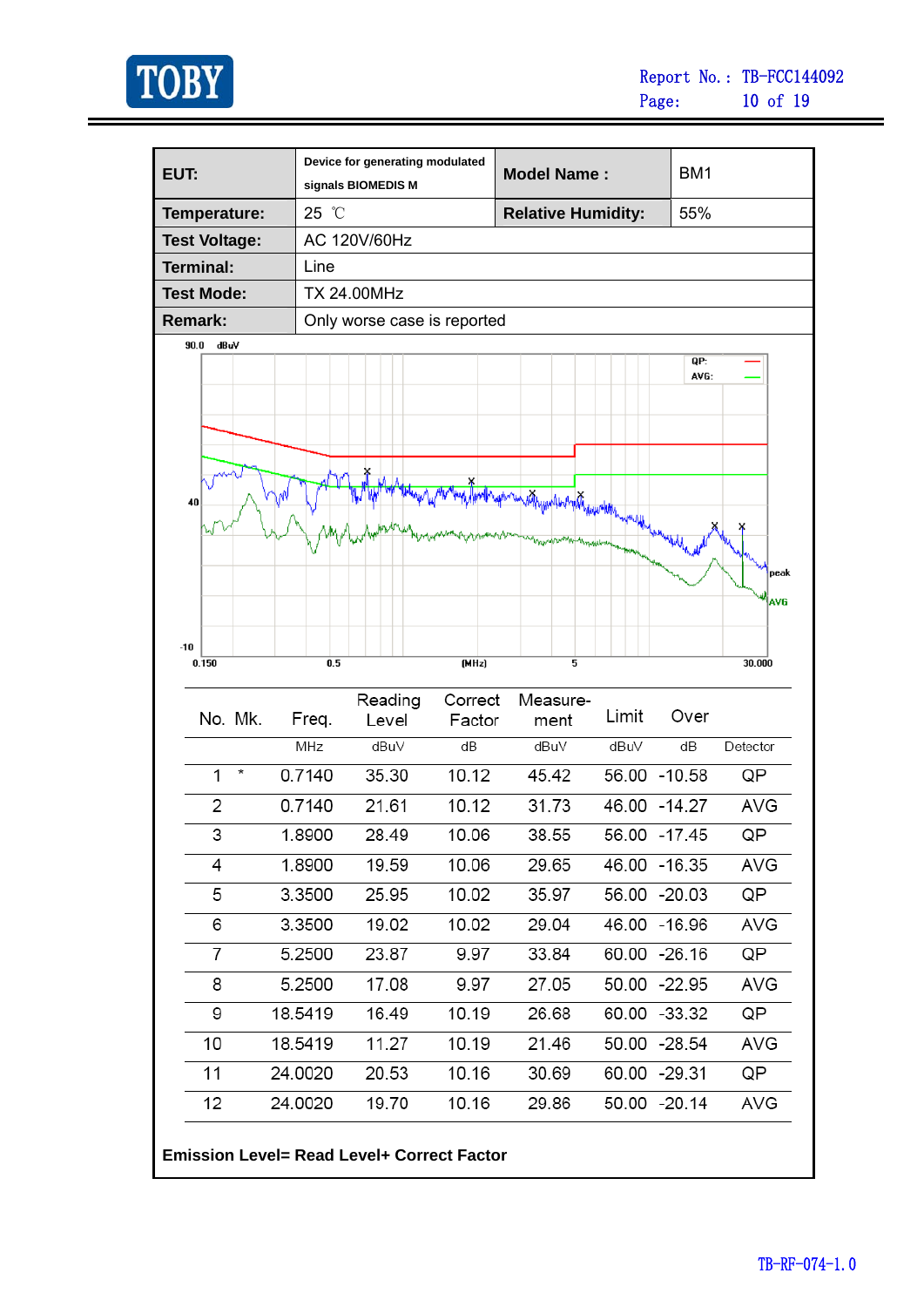

Ė,

| EUT:                 |                | Device for generating modulated<br>signals BIOMEDIS M |                   | <b>Model Name:</b>        |                          | BM <sub>1</sub> |            |
|----------------------|----------------|-------------------------------------------------------|-------------------|---------------------------|--------------------------|-----------------|------------|
| Temperature:         | 25 °C          |                                                       |                   | <b>Relative Humidity:</b> |                          | 55%             |            |
| <b>Test Voltage:</b> |                | AC 120V/60Hz                                          |                   |                           |                          |                 |            |
| <b>Terminal:</b>     | <b>Neutral</b> |                                                       |                   |                           |                          |                 |            |
| <b>Test Mode:</b>    |                | <b>TX 24.00MHz</b>                                    |                   |                           |                          |                 |            |
| <b>Remark:</b>       |                | Only worse case is reported                           |                   |                           |                          |                 |            |
| dBuV<br>90.0         |                |                                                       |                   |                           |                          | QP:             |            |
|                      |                |                                                       |                   |                           |                          | AVG:            |            |
|                      |                |                                                       |                   |                           |                          |                 |            |
|                      |                |                                                       |                   |                           |                          |                 |            |
| ¥                    |                |                                                       |                   |                           |                          |                 |            |
|                      |                |                                                       |                   |                           |                          |                 |            |
| 40                   |                |                                                       |                   |                           | htapterpapelfinalyzidate |                 |            |
|                      |                | luw                                                   |                   |                           |                          |                 |            |
|                      |                |                                                       |                   |                           |                          |                 | peak       |
|                      |                |                                                       |                   |                           |                          |                 | AVG        |
|                      |                |                                                       |                   |                           |                          |                 |            |
| -10<br>0.150         | 0.5            |                                                       | (MHz)             | 5                         |                          |                 | 30.000     |
|                      |                |                                                       |                   |                           |                          |                 |            |
| No. Mk.              | Freq.          | Reading<br>Level                                      | Correct<br>Factor | Measure-<br>ment          | Limit                    | Over            |            |
|                      | MHz            | dBuV                                                  | dB                | dBuV                      | dBuV                     | dB              | Detector   |
| 1                    | 0.2260         | 38.98                                                 | 10.11             | 49.09                     |                          | 62.59 -13.50    | QP         |
|                      |                |                                                       |                   |                           |                          |                 |            |
| 2                    | 0.2260         | 29.79                                                 | 10.11             | 39.90                     | 52.59                    | $-12.69$        | <b>AVG</b> |
| 3<br>*               | 0.4980         | 37.73                                                 | 10.02             | 47.75                     | 56.03                    | $-8.28$         | QP         |
| 4                    | 0.4980         | 21.50                                                 | 10.02             | 31.52                     |                          | 46.03 -14.51    | AVG        |
| 5                    | 0.5860         | 37.37                                                 | 10.02             | 47.39                     | 56.00                    | $-8.61$         | QP         |
| 6                    | 0.5860         | 22.41                                                 | 10.02             | 32.43                     |                          | 46.00 -13.57    | AVG        |
| 7                    | 0.7140         | 34.85                                                 | 10.03             | 44.88                     |                          | 56.00 -11.12    | QP         |
| 8                    | 0.7140         | 21.27                                                 | 10.03             | 31.30                     |                          | 46.00 -14.70    | AVG        |
| 9                    | 0.8740         | 33.88                                                 | 10.10             | 43.98                     | 56.00                    | $-12.02$        | QP         |
| 10                   | 0.8740         | 22.62                                                 | 10.10             | 32.72                     |                          | 46.00 -13.28    | AVG        |
|                      | 0.9700         | 30.65                                                 | 10.15             | 40.80                     |                          | 56.00 -15.20    | QP         |
|                      |                |                                                       |                   |                           |                          |                 |            |
| 11<br>12             | 0.9700         | 20.83                                                 | 10.15             | 30.98                     |                          | 46.00 -15.02    | AVG        |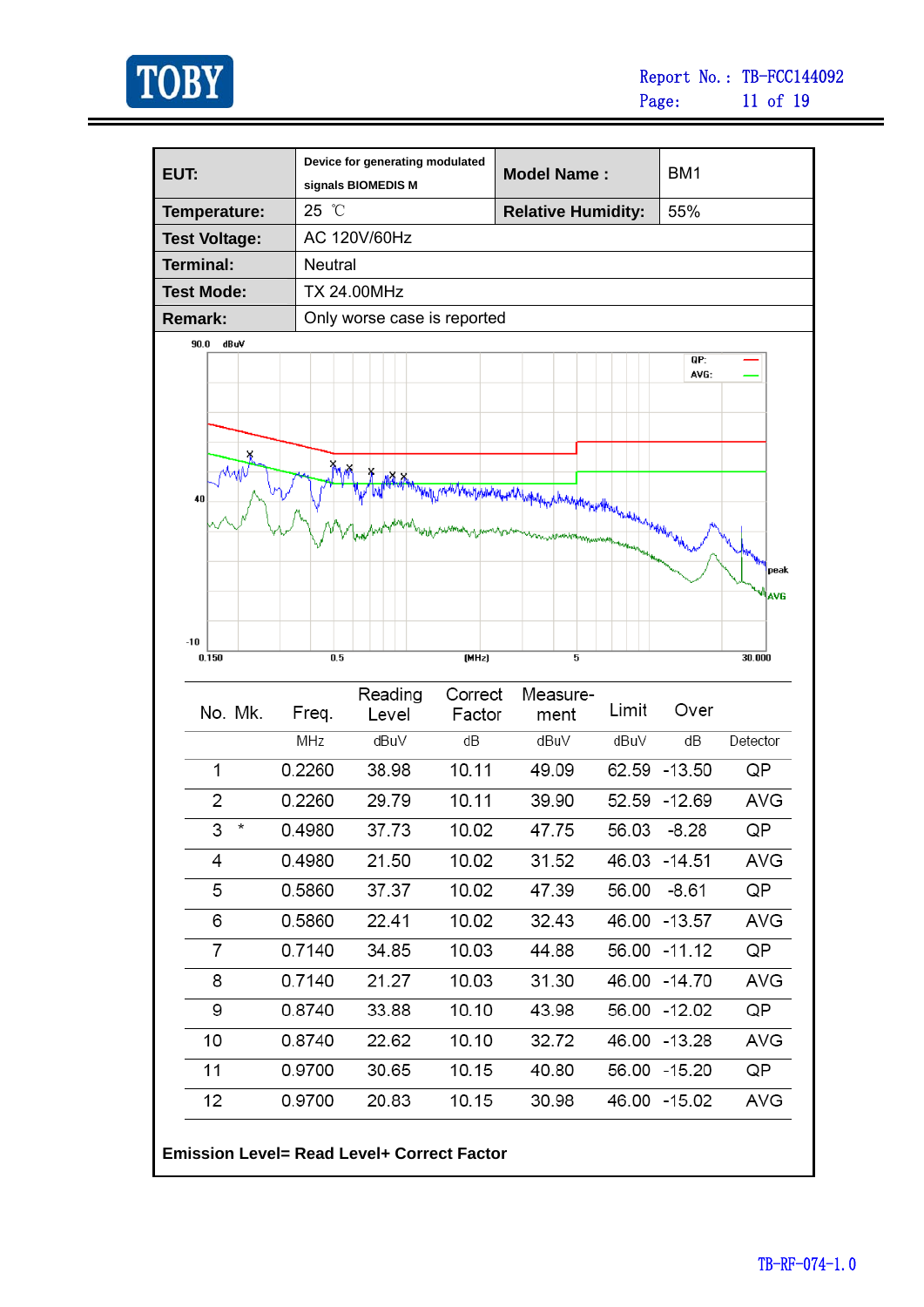

# **4. Radiated Emission Test**

- 4.1 Test Standard and Limit
	- 4.1.1 Test Standard

FCC Part 15.209

4.1.2 Test Limit

(1) The maximum permitted unwanted emissions level is 20 dB below the maximum permitted fundamental level. In addition field strength of any emissions which appear inside of the restriction band shall not exceed the general radiated emissions limits in Section 15.209(a).

| <b>Frequency</b><br>(MHz) | <b>Field Strength</b><br>(microvolt/meter) | <b>Measurement Distance</b><br>(meters) |
|---------------------------|--------------------------------------------|-----------------------------------------|
| $0.009 - 0.490$           | 2400/F(KHz)                                | 300                                     |
| $0.490 - 1.705$           | 2400/F(KHz)                                | 30                                      |
| 1.705~30.0                | 30                                         | 30                                      |
| $30 - 88$                 | 100                                        | 3                                       |
| 88~216                    | 150                                        | 3                                       |
| 216~960                   | 200                                        | 3                                       |
| Above 960                 | 500                                        | 3                                       |

Note:

(1) The tighter limit applies at the band edges.

(2) Emission Level(dBuV/m)=20log Emission Level(uV/m)

### 4.2 Test Setup



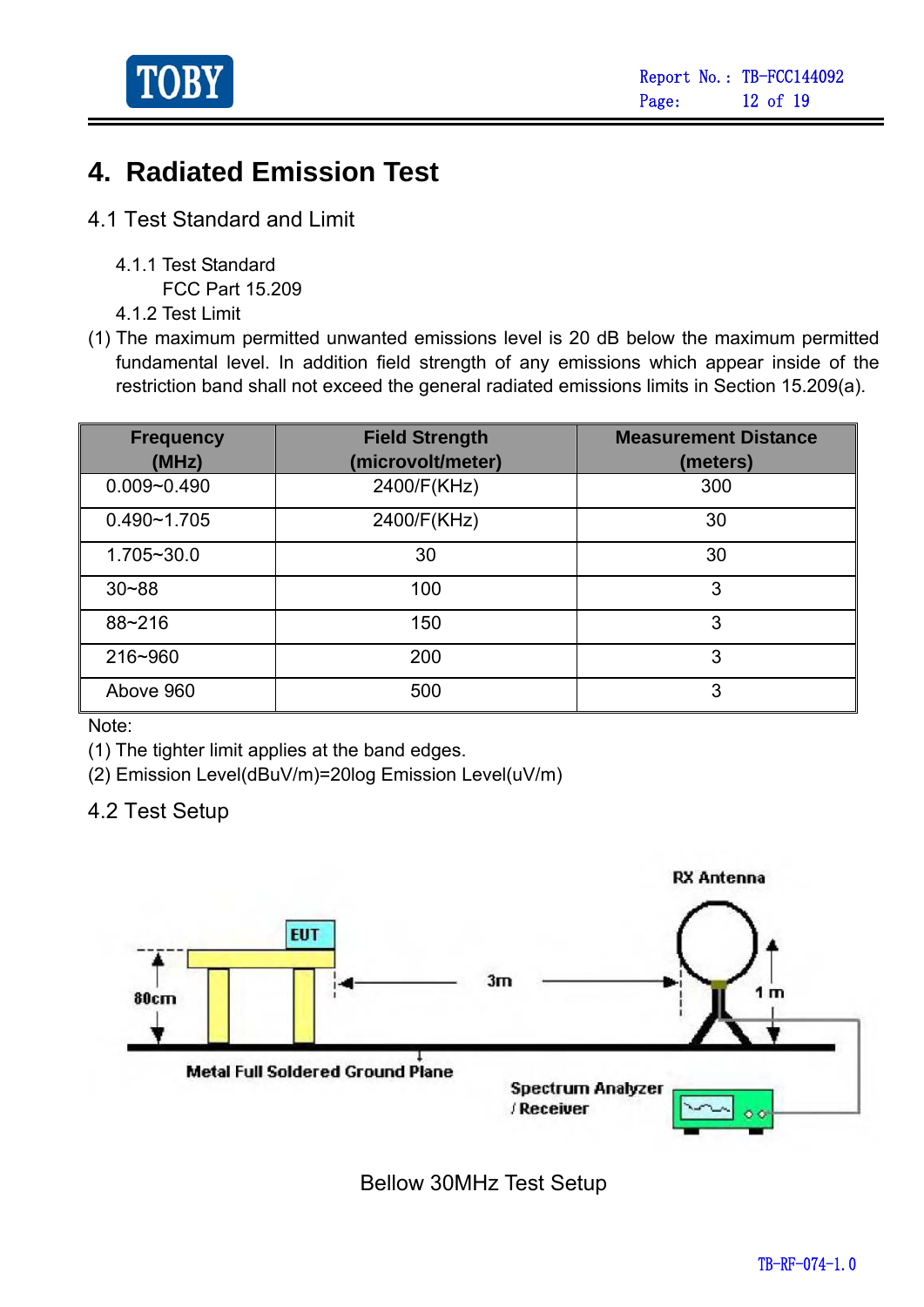





#### 4.3 Test Procedure

- (1) The measuring distance of 3m shall be used for measurements at frequency up to 1GHz. The EUT was placed on a rotating 0.8m high above the ground, the table was rotated 360 degrees to determine the position of the highest radiation.
- (2) Measurements at frequency above 1GHz. The EUT was placed on a rotating 1.5m high above the ground. RF absorbers covered the ground plane with a minimum area of 3.0m by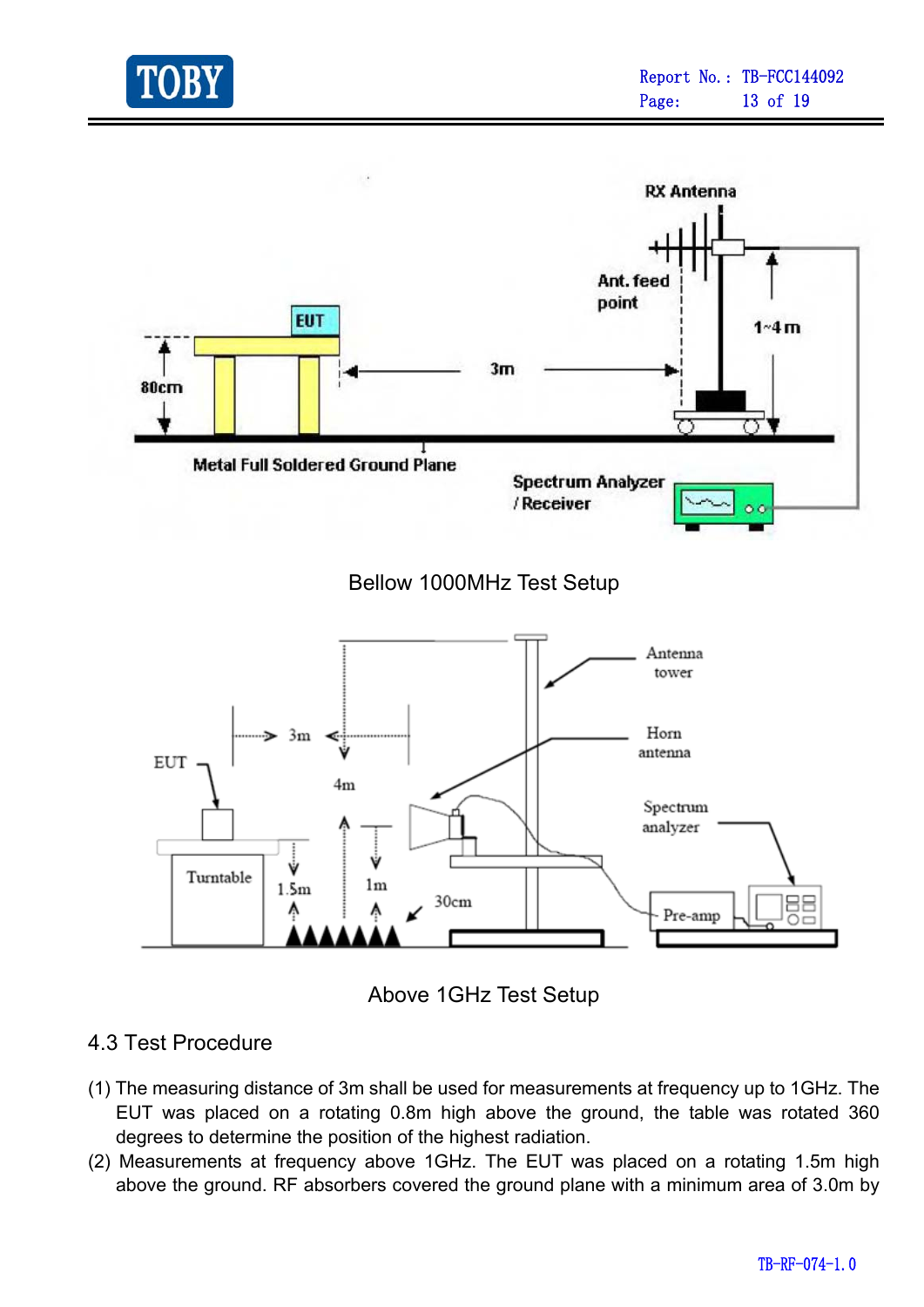

3.0m between the EUT and measurement receiver antenna. The RF absorber shall not exceed 30cm in high above the conducting floor. The table was rotated 360 degrees to determine the position of the highest radiation.

- (3) The Test antenna shall vary between 1m and 4m, Both Horizontal and Vertical antenna are set to make measurement.
- (4) The initial step in collecting conducted emission data is a spectrum analyzer peak detector mode pre-scanning the measurement frequency range. Significant peaks are then marked and then Quasi Peak detector mode re-measured.
- (5) If the Peak Mode measured value compliance with and lower than Quasi Peak Mode Limit Bellow 1 GHz, the EUT shall be deemed to meet QP Limits and then no additional QP Mode measurement performed. But the Peak Value and average value both need to comply with applicable limit above 1 GHz.
- (6) Testing frequency range below 1GHz the measuring instrument use VBW=120 kHz with Quasi-peak detection.
- (7) Testing frequency range above 1GHz the measuring instrument use RBW=1 MHz and VBW=3 MHz with Peak Detector for Peak Values, and use RBW=1 MHz and VBW=10 Hz with Peak Detector for Average Values.
- (8) For the actual test configuration, please see the test setup photo.

#### 4.4 EUT Operating Condition

The Equipment Under Test was set to Continual Transmitting in maximum power.

#### 4.5 Test Equipment

| <b>Equipment</b>     | <b>Manufacturer</b> | Model No.         | Serial No.      | Last Cal.     | Cal. Due<br>Date |
|----------------------|---------------------|-------------------|-----------------|---------------|------------------|
| Spectrum             | Agilent             |                   | MY45106456      | Aug. 08, 2014 | Aug.07, 2015     |
| Analyzer             |                     | F4407B            |                 |               |                  |
| Spectrum             | Rohde & Schwarz     |                   | DE25181         | Aug. 08, 2014 | Aug.07, 2015     |
| Analyzer             |                     | FSP30             |                 |               |                  |
| <b>EMI</b> Test      | Rohde & Schwarz     |                   | 101165          | Aug. 08, 2014 | Aug.07, 2015     |
| Receiver             |                     | <b>ESCI</b>       |                 |               |                  |
| <b>Bilog Antenna</b> | <b>ETS-LINDGREN</b> | 3142E             | 00117537        | Mar. 06, 2015 | Mar.05, 2016     |
| Horn Antenna         | <b>ETS-LINDGREN</b> | 3117              | 00143207        | Mar. 06, 2015 | Mar.05, 2016     |
| Pre-amplifier        | <b>HP</b>           | 11909A            | 185903          | Mar. 06, 2015 | Mar.05, 2016     |
| Pre-amplifier        | HP                  | 8447B             | 3008A00849      | Mar. 06, 2015 | Mar.05, 2016     |
| Cable                | HUBER+SUHNER        | 100               | <b>SUCOFLEX</b> | Mar. 06, 2015 | Mar.05, 2016     |
| Signal               | Rohde & Schwarz     | SML <sub>03</sub> | IKW682-054      | Feb. 10, 2015 | Feb.09, 2016     |
| Generator            |                     |                   |                 |               |                  |
| Positioning          | <b>ETS-LINDGREN</b> | 2090              | N/A             | N/A           | N/A              |
| Controller           |                     |                   |                 |               |                  |
| Loop                 | Laplace Instrument  | <b>RF300</b>      | <b>EMC0701</b>  | Aug. 12, 2014 | Aug. 11, 2015    |
| Antenna              |                     |                   |                 |               |                  |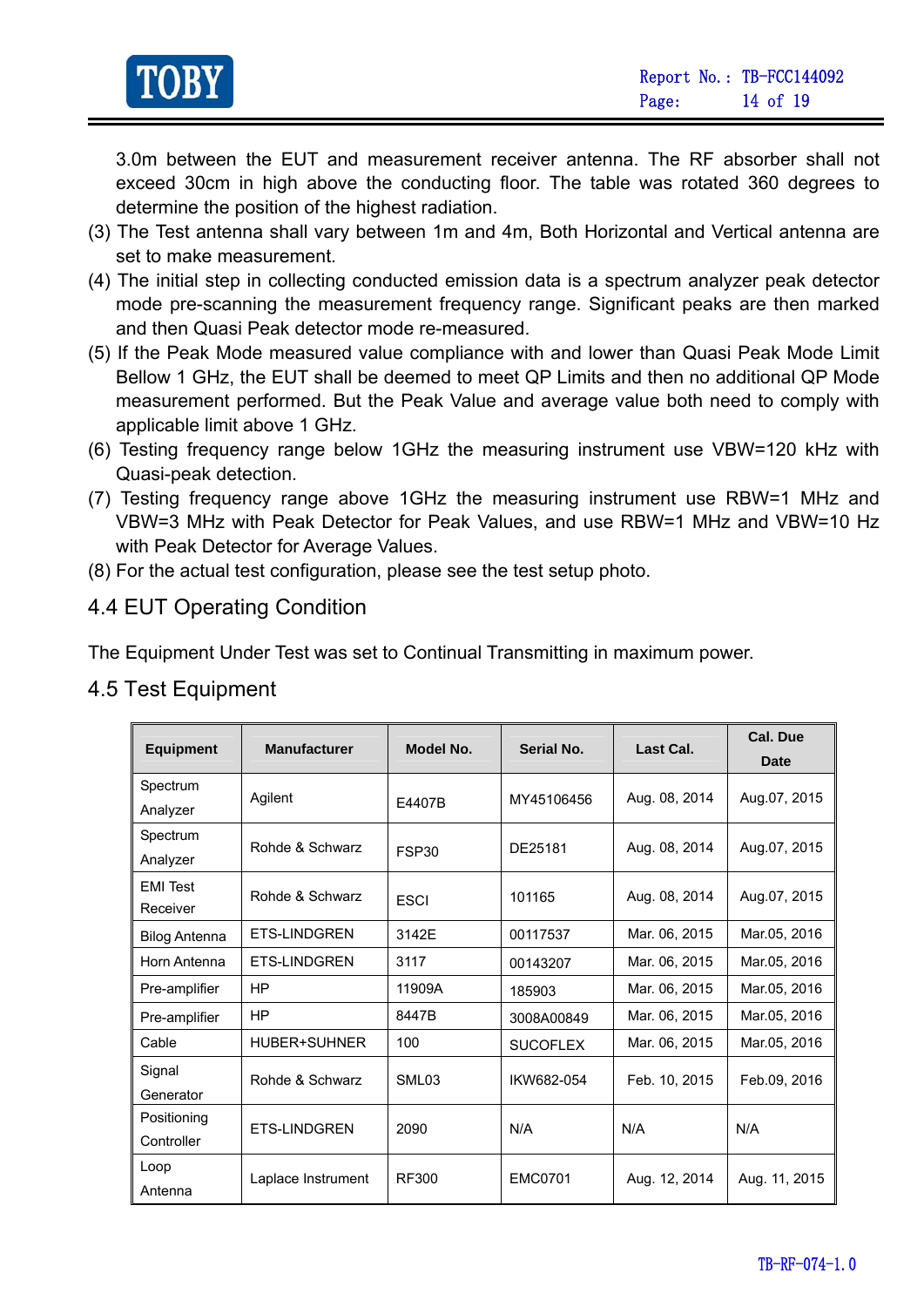

### 4.7 Test Data

### **Radiated Emissions (9kHz~30MHz)**

| EUT:                    |                   |      |         | Device for generating modulated<br>signals BIOMEDIS M |                  |                   |       |                                                   |                              |       | <b>Model Name:</b> |      |          | BM1 |        |             |     |
|-------------------------|-------------------|------|---------|-------------------------------------------------------|------------------|-------------------|-------|---------------------------------------------------|------------------------------|-------|--------------------|------|----------|-----|--------|-------------|-----|
|                         | Temperature:      |      |         | 25 °C                                                 |                  |                   |       |                                                   | <b>Relative</b><br>Humidity: |       |                    |      | 55%      |     |        |             |     |
| <b>Test Voltage:</b>    |                   |      |         |                                                       | <b>DC 3.7V</b>   |                   |       |                                                   |                              |       |                    |      |          |     |        |             |     |
| Ant. Pol.               |                   |      |         |                                                       | Horizontal       |                   |       |                                                   |                              |       |                    |      |          |     |        |             |     |
|                         | <b>Test Mode:</b> |      |         |                                                       | TX 24.00 MHz     |                   |       |                                                   |                              |       |                    |      |          |     |        |             |     |
| <b>Remark:</b>          |                   |      |         |                                                       |                  |                   |       |                                                   |                              |       |                    |      |          |     |        |             |     |
| 140.0                   | dBuV/m            |      |         |                                                       |                  |                   |       |                                                   |                              |       |                    |      |          |     |        |             |     |
|                         |                   |      |         |                                                       |                  |                   |       |                                                   |                              |       |                    |      |          |     | Limit: |             |     |
|                         |                   |      |         |                                                       |                  |                   |       |                                                   |                              |       |                    |      |          |     |        |             |     |
|                         |                   |      |         |                                                       |                  |                   |       |                                                   |                              |       |                    |      |          |     |        |             |     |
|                         |                   |      |         |                                                       |                  |                   |       |                                                   |                              |       |                    |      |          |     |        |             |     |
|                         |                   |      |         |                                                       |                  |                   |       |                                                   |                              |       |                    |      |          |     |        |             |     |
|                         |                   |      |         |                                                       |                  |                   |       |                                                   |                              |       |                    |      |          |     |        |             |     |
| 80                      |                   |      |         |                                                       |                  |                   |       |                                                   |                              |       |                    |      |          |     |        |             |     |
|                         |                   |      |         |                                                       |                  |                   |       |                                                   |                              |       |                    |      |          |     |        |             |     |
|                         |                   |      |         |                                                       |                  |                   |       |                                                   |                              |       |                    |      | ş        |     |        |             |     |
|                         |                   |      |         |                                                       |                  |                   |       |                                                   | $\frac{4}{2}$                |       |                    |      |          |     |        |             |     |
|                         |                   | ř    |         |                                                       |                  | $rac{2}{x}$       |       |                                                   |                              |       |                    |      |          |     |        | ę<br>X      |     |
| 20.0                    |                   |      |         |                                                       |                  |                   |       |                                                   |                              |       |                    |      |          |     |        |             |     |
|                         | 0.009             | 3.01 |         | 6.01                                                  | 9.01             |                   | 12.01 | 15.00                                             | 18.00                        |       | 21.00              |      | 24.00    |     |        | 30.00       | MHz |
|                         |                   |      |         |                                                       |                  |                   |       |                                                   |                              |       |                    |      |          |     |        |             |     |
|                         | No. Mk.           |      | Freq.   |                                                       | Reading<br>Level | Correct<br>Factor |       | Measure-<br>ment                                  |                              | Limit |                    | Over |          |     |        |             |     |
|                         |                   |      | MHz     |                                                       | dBuV             | dB                |       | dBuV/m                                            | dBuV/m                       |       | dB                 |      | Detector |     |        | Comment     |     |
| 1                       |                   |      | 2.6500  |                                                       | 30.59            |                   | 9.62  | 40.21                                             | 69.50                        |       | $-29.29$           |      | peak     |     |        |             |     |
| $\overline{\mathbf{c}}$ |                   |      | 9.5600  |                                                       | 29.45            | 9.60              |       | 39.05                                             |                              |       | 69.50 -30.45       |      | peak     |     |        |             |     |
| 3                       |                   |      | 10.2600 |                                                       | 30.54            | 9.61              |       | 40.15                                             | 69.50                        |       | $-29.35$           |      | peak     |     |        |             |     |
| 4                       |                   |      | 17.2800 |                                                       | 32.86            |                   | 9.75  | 42.61                                             |                              | 69.50 | $-26.89$           |      | peak     |     |        |             |     |
|                         | $\star$<br>5      |      | 24.0000 |                                                       | 47.89            | 10.16             |       | 58.05                                             | 69.50                        |       | $-11.45$           |      | peak     |     |        | Fundamental |     |
| 6                       |                   |      | 28.5600 |                                                       | 30.49            | 10.57             |       | 41.06                                             | 69.50                        |       | $-28.44$           |      | peak     |     |        |             |     |
|                         |                   |      |         |                                                       |                  |                   |       | <b>Emission Level= Read Level+ Correct Factor</b> |                              |       |                    |      |          |     |        |             |     |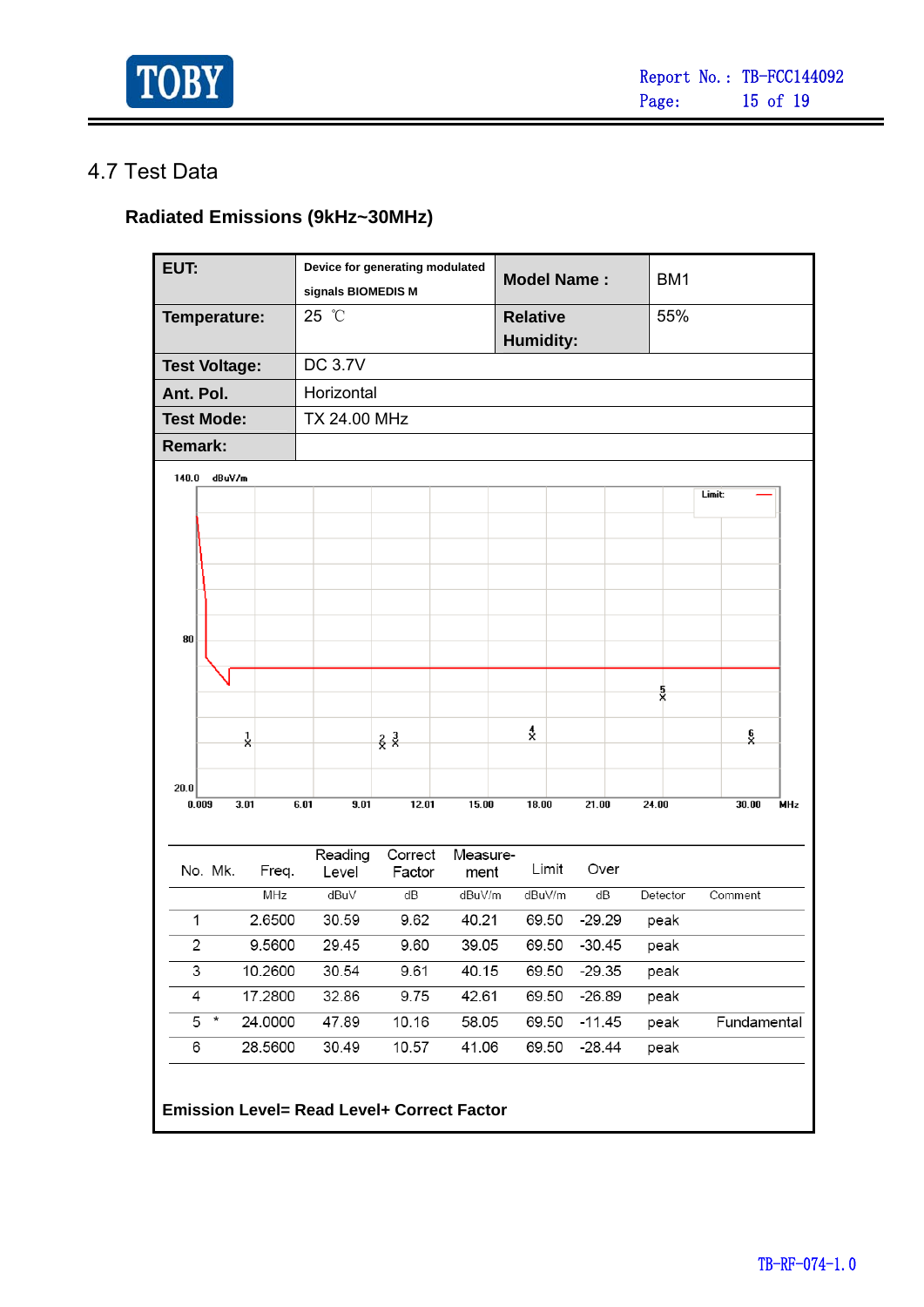

ł,

| EUT:                 |         |               | Device for generating modulated                   |         |          |               |                    |  |          |                 |          |        |             |     |
|----------------------|---------|---------------|---------------------------------------------------|---------|----------|---------------|--------------------|--|----------|-----------------|----------|--------|-------------|-----|
|                      |         |               | signals BIOMEDIS M                                |         |          |               | <b>Model Name:</b> |  |          | BM <sub>1</sub> |          |        |             |     |
| Temperature:         |         |               | 25 °C                                             |         |          |               | <b>Relative</b>    |  |          |                 | 55%      |        |             |     |
|                      |         |               |                                                   |         |          |               | <b>Humidity:</b>   |  |          |                 |          |        |             |     |
| <b>Test Voltage:</b> |         |               | <b>DC 3.7V</b>                                    |         |          |               |                    |  |          |                 |          |        |             |     |
| Ant. Pol.            |         |               | Vertical                                          |         |          |               |                    |  |          |                 |          |        |             |     |
| <b>Test Mode:</b>    |         |               | <b>TX 24.00 MHz</b>                               |         |          |               |                    |  |          |                 |          |        |             |     |
| <b>Remark:</b>       |         |               |                                                   |         |          |               |                    |  |          |                 |          |        |             |     |
| 140.0                | dBuV/m  |               |                                                   |         |          |               |                    |  |          |                 |          |        |             |     |
|                      |         |               |                                                   |         |          |               |                    |  |          |                 |          | Limit: |             |     |
|                      |         |               |                                                   |         |          |               |                    |  |          |                 |          |        |             |     |
|                      |         |               |                                                   |         |          |               |                    |  |          |                 |          |        |             |     |
|                      |         |               |                                                   |         |          |               |                    |  |          |                 |          |        |             |     |
|                      |         |               |                                                   |         |          |               |                    |  |          |                 |          |        |             |     |
|                      |         |               |                                                   |         |          |               |                    |  |          |                 |          |        |             |     |
| 80                   |         |               |                                                   |         |          |               |                    |  |          |                 |          |        |             |     |
|                      |         |               |                                                   |         |          |               |                    |  |          |                 |          |        |             |     |
|                      |         |               |                                                   |         |          |               |                    |  |          |                 | ş        |        |             |     |
|                      |         |               |                                                   |         |          |               |                    |  |          |                 |          |        |             |     |
|                      |         | $\frac{1}{2}$ |                                                   | š,      |          | $\frac{4}{x}$ |                    |  |          |                 |          | ă      |             |     |
|                      |         |               |                                                   |         |          |               |                    |  |          |                 |          |        |             |     |
| 20.0                 | 0.009   | 3.01          | 6.01<br>9.01                                      | 12.01   | 15.00    |               | 18.00              |  | 21.00    |                 | 24.00    |        | 30.00       | MHz |
|                      |         |               |                                                   |         |          |               |                    |  |          |                 |          |        |             |     |
|                      |         |               | Reading                                           | Correct | Measure- |               |                    |  |          |                 |          |        |             |     |
|                      | No. Mk. | Freq.         | Level                                             | Factor  | ment     |               | Limit              |  | Over     |                 |          |        |             |     |
|                      |         | MHz           | dBuV                                              | dB      | dBuV/m   |               | dBuV/m             |  | dB       |                 | Detector |        | Comment     |     |
| 1                    |         | 2.5500        | 28.99                                             | 9.62    | 38.61    |               | 69.50              |  | $-30.89$ |                 | peak     |        |             |     |
| 2                    |         | 9.8500        | 29.45                                             | 9.60    | 39.05    |               | 69.50              |  | $-30.45$ |                 | peak     |        |             |     |
| 3                    |         | 10.0600       | 30.51                                             | 9.60    | 40.11    |               | 69.50              |  | $-29.39$ |                 | peak     |        |             |     |
| 4                    |         | 16.0500       | 31.34                                             | 9.72    | 41.06    |               | 69.50              |  | $-28.44$ |                 | peak     |        |             |     |
| 5                    | $\star$ | 24.0000       | 48.44                                             | 10.16   | 58.60    |               | 69.50              |  | $-10.90$ |                 | peak     |        | Fundamental |     |
| 6                    |         | 27.5400       | 31.53                                             | 10.48   | 42.01    |               | 69.50              |  | $-27.49$ |                 | peak     |        |             |     |
|                      |         |               |                                                   |         |          |               |                    |  |          |                 |          |        |             |     |
|                      |         |               | <b>Emission Level= Read Level+ Correct Factor</b> |         |          |               |                    |  |          |                 |          |        |             |     |
|                      |         |               |                                                   |         |          |               |                    |  |          |                 |          |        |             |     |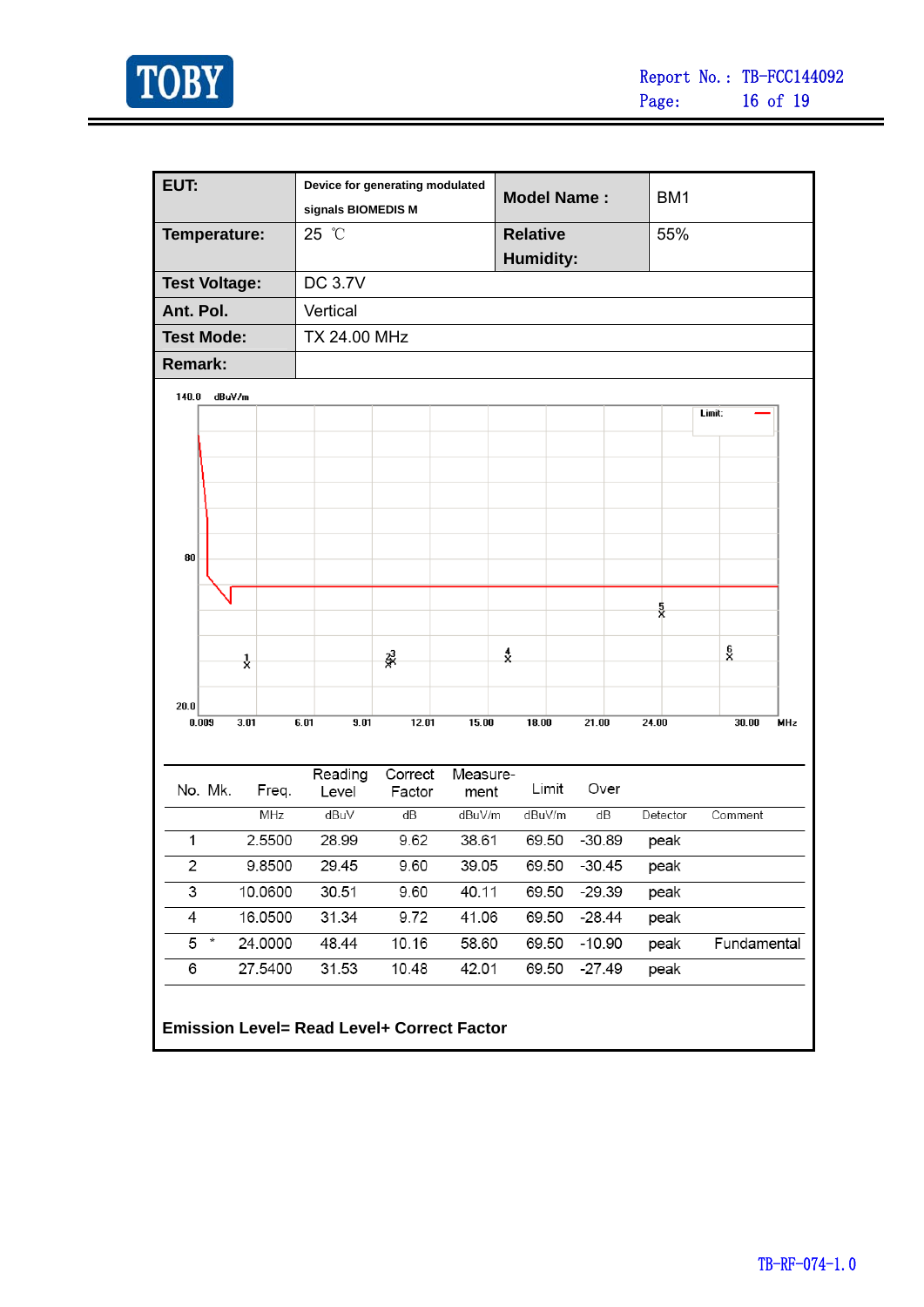

۰

#### **Radiated Emission 30MHz~1 GHz**

| EUT:                                              |                    | Device for generating modulated        |                   | <b>Model Name:</b> |                           | BM <sub>1</sub>      |
|---------------------------------------------------|--------------------|----------------------------------------|-------------------|--------------------|---------------------------|----------------------|
|                                                   | signals BIOMEDIS M |                                        |                   |                    |                           |                      |
| Temperature:                                      | 25 °C              |                                        |                   |                    | <b>Relative Humidity:</b> | 55%                  |
| <b>Test Voltage:</b>                              | <b>DC 3.7V</b>     |                                        |                   |                    |                           |                      |
| Ant. Pol.                                         | Horizontal         |                                        |                   |                    |                           |                      |
| <b>Test Mode:</b>                                 | TX 24.00 MHz       |                                        |                   |                    |                           |                      |
| <b>Remark:</b>                                    |                    |                                        |                   |                    |                           |                      |
| 80.0<br>dBuV/m                                    |                    |                                        |                   |                    |                           |                      |
|                                                   |                    |                                        |                   |                    |                           |                      |
|                                                   |                    |                                        |                   |                    |                           |                      |
|                                                   |                    |                                        |                   |                    |                           | FCC 15B 3M Radiation |
|                                                   |                    |                                        |                   |                    |                           | Margin -6 dB         |
|                                                   |                    |                                        |                   |                    |                           |                      |
| 30<br>×                                           |                    |                                        | 4                 |                    |                           |                      |
|                                                   |                    | 3<br>$\overline{\mathbf{2}}$<br>×<br>× | X                 |                    |                           | Ladaphlille          |
|                                                   |                    |                                        |                   |                    |                           |                      |
| Hart marinary 1                                   |                    |                                        |                   |                    |                           |                      |
|                                                   | nnhuit             |                                        |                   |                    |                           |                      |
|                                                   |                    |                                        |                   |                    |                           |                      |
| $-20$                                             |                    |                                        |                   |                    |                           |                      |
| 30.000<br>40<br>50                                | 70<br>80<br>60     |                                        | (MHz)             | 300                | 400<br>500                | 600 700<br>1000.000  |
|                                                   |                    |                                        |                   |                    |                           |                      |
| No. Mk.                                           | Freq.              | Reading<br>Level                       | Correct<br>Factor | Measure-<br>ment   | Limit                     | Over                 |
|                                                   | MHz                | dBu∨                                   |                   | dBuV/m             | dBuV/m                    | dB<br>Detector       |
|                                                   |                    |                                        | dB/m              |                    |                           |                      |
| 47.9940<br>1                                      |                    | 54.14                                  | $-23.54$          | 30.60              | 40.00                     | $-9.40$<br>peak      |
| $\overline{2}$<br>96.0986                         |                    | 46.48                                  | $-22.16$          | 24.32              | 43.50                     | $-19.18$<br>peak     |
| 3                                                 | 119.8556           | 48.23                                  | $-22.50$          | 25.73              | 43.50                     | $-17.77$<br>peak     |
| 4                                                 | 143.8295           | 50.15                                  | $-21.67$          | 28.48              | 43.50                     | $-15.02$<br>peak     |
| 5<br>×                                            | 167.8243           | 60.89                                  | $-21.04$          | 39.85              | 43.50                     | $-3.65$<br>peak      |
| 6<br>ļ                                            | 191.7450           | 60.02                                  | $-20.81$          | 39.21              | 43.50                     | $-4.29$<br>peak      |
|                                                   |                    |                                        |                   |                    |                           |                      |
| <b>Emission Level= Read Level+ Correct Factor</b> |                    |                                        |                   |                    |                           |                      |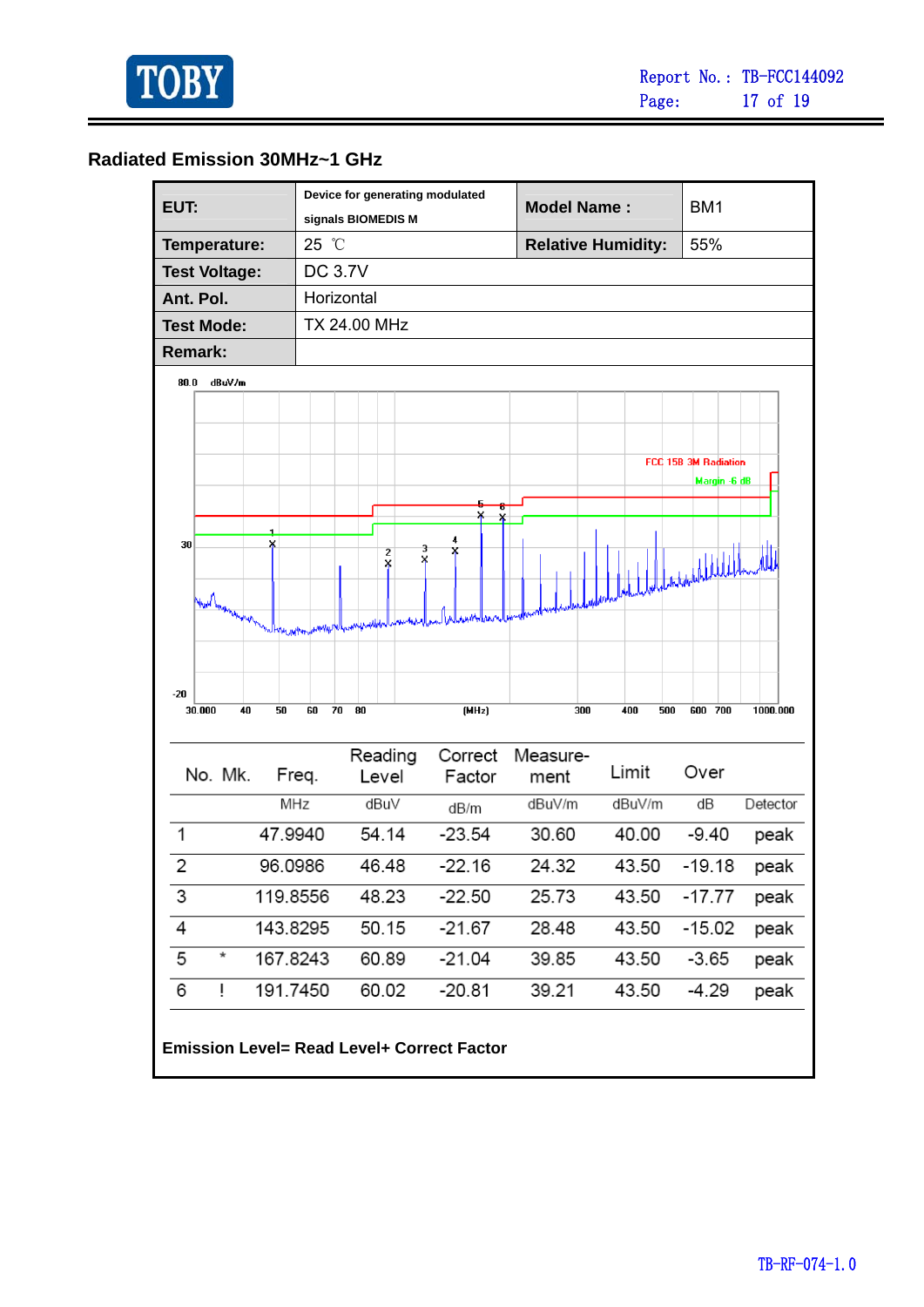

| EUT:                                   | <b>Fish Finder</b>                                |                   | <b>Model Name:</b>        | FF518                                                                                        |
|----------------------------------------|---------------------------------------------------|-------------------|---------------------------|----------------------------------------------------------------------------------------------|
| Temperature:                           | 25 °C                                             |                   | <b>Relative Humidity:</b> | 55%                                                                                          |
| <b>Test Voltage:</b>                   | DC <sub>3V</sub>                                  |                   |                           |                                                                                              |
| Ant. Pol.                              | Vertical                                          |                   |                           |                                                                                              |
| <b>Test Mode:</b>                      | TX 24.00 MHz                                      |                   |                           |                                                                                              |
| <b>Remark:</b>                         |                                                   |                   |                           |                                                                                              |
| 80.0<br>dBuV/m                         |                                                   |                   |                           |                                                                                              |
| 1<br>30<br>(next heavy mayor)<br>$-20$ | 3<br>X<br>¥<br>2                                  | 5<br>Б<br>×<br>×  |                           | FCC 15B 3M Radiation<br>Margin -6 dB<br>which provided to detect the detect of the detection |
| 30.000<br>40<br>50                     | 70<br>80<br>60                                    | (MHz)             | 300<br>400<br>500         | 700<br>600<br>1000.000                                                                       |
| No. Mk.                                | Reading<br>Freq.<br>Level                         | Correct<br>Factor | Measure-<br>Limit<br>ment | Over                                                                                         |
|                                        | MHz<br>dBuV                                       | dB/m              | dBuV/m<br>dBuV/m          | dΒ<br>Detector                                                                               |
| ×                                      | 47.9940<br>61.63                                  | $-23.54$          | 38.09<br>40.00            | $-1.91$<br>peak                                                                              |
| 2                                      | 72.0843<br>39.08                                  | $-23.54$          | 15.54<br>40.00            | $-24.46$<br>peak                                                                             |
| 3                                      | 46.07<br>96.0986                                  | $-22.16$          | 23.91<br>43.50            | $-19.59$<br>peak                                                                             |
| 4                                      | 119.8556<br>47.60                                 | $-22.50$          | 25.10<br>43.50            | $-18.40$<br>peak                                                                             |
| 5                                      | 167.8243<br>55.75                                 | $-21.04$          | 34.71<br>43.50            | $-8.79$<br>peak                                                                              |
| 6                                      | 191.7450<br>53.24                                 | $-20.81$          | 32.43<br>43.50            | $-11.07$<br>peak                                                                             |
|                                        | <b>Emission Level= Read Level+ Correct Factor</b> |                   |                           |                                                                                              |

**Note:** (1) All Readings are Peak Value.

- (2) Emission Level= Reading Level+ Probe Factor +Cable Loss
- (3) The QP measurement was not performed when the peak measured data under the limit of QP detection.